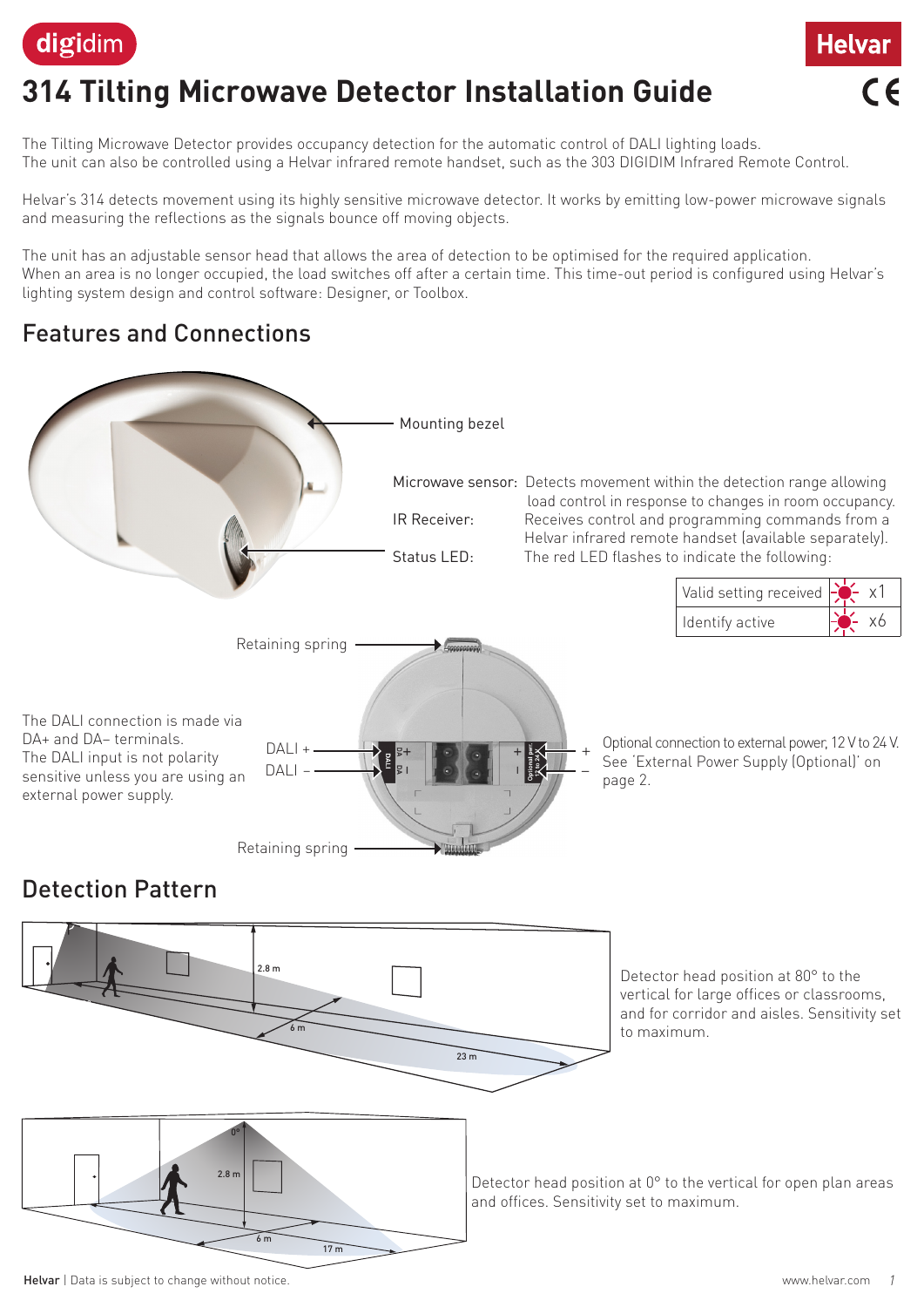#### Installation

- Position the detector so that the occupants of the room are normally inside the detection zone.
- Do not install the detector within 1 m of any lighting, forced air heating, or ventilation equipment.
- Do not fix the detector to an unstable or vibrating surface.
- Install the unit as far away as possible from the surface of metal objects.
- The detection pattern illustrated (see 'Detection Pattern' on page 1) is based on a mounting height of 2.8 m. A lower mounting height will decrease the overall size of the detection zone.

### Connection, Fitting and Set Up



Connect the DALI terminal blocks. If required, connect the external power cable.



Attach the cable clamp. Insert the detector into the cutout. Take special care when bending the springs back

When the detector is activated the relating light load will illuminate and remain on for a defaulted time of 20 minutes if there is no other movement detected.

Check the DALI network connection by selecting the *Identify* function in Designer or Toolbox

Adjustments to the detector such as sensitivity, On / Off transitions and illumination periods can be managed using Designer or Toolbox. **Note:** Maximum sensitivity makes the detector unit extremely sensitive *to movement and may detect through glass, thin walls or partitions. If this* 

*causes a problem, reduce the sensitivity.* When using Designer, connect the PC to the lighting network via a Helvar router.

When using Toolbox, connect the PC to the lighting network via a Helvar serial or USB interface.

*For information about Designer and Toolbox, visit www.helvar.com.*

*2 Helvar 314 Tilting Microwave Detector: Installation Guide*

#### External Power Supply (Optional)

The table below shows the various 12 V to 24 V external power supply units that can be used and the sensor hardware revision needed for each of them.

| <b>EPS</b>              | Current<br>limited | Link from<br>DA-to FPS- | Sensor hardware<br>revision |
|-------------------------|--------------------|-------------------------|-----------------------------|
| Helvar 401              | Yes                | No                      | Any                         |
| Helvar 402              | Yes                | Yes                     | Any                         |
| Helvar 403              | Yes                | Nο                      | Any                         |
| Helvar<br>LL1x30-E-CV24 | Slow               | No                      | 4 or later                  |
| Generic<br>12 V to 24 V | Nο                 | N∩*                     | 4 or later                  |

*Note*: *In some cases the generic EPS output is referenced to earth.*

**4.**

**4.**



With some models, you must make a wire link between the DALI negative terminal and the negative terminal of the external power supply, as shown in the figure.



Ensure the fitted unit sits flush to the ceiling.



With the circuit switched on the LED in the sensor will flash red for 30 seconds.

#### Surface back box SBB-B